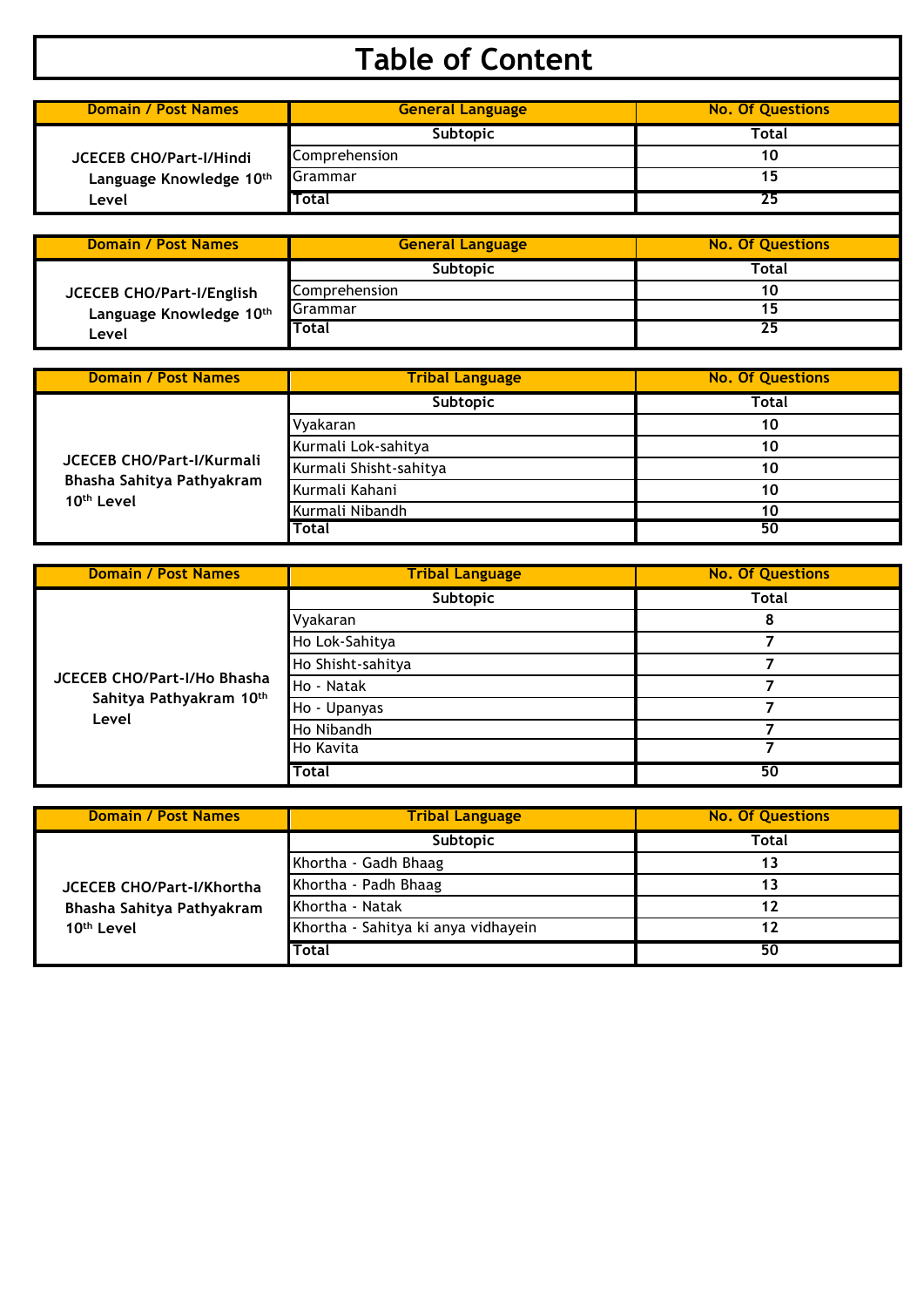| <b>Domain / Post Names</b> | <b>Tribal Language</b>   | <b>No. Of Questions</b> |
|----------------------------|--------------------------|-------------------------|
|                            | Subtopic                 | Total                   |
|                            | Khariya - Vyakaran       | 10                      |
| JCECEB CHO/Part-I/Khariya  | Khariya - Sahitya        |                         |
|                            | Khariya - Lokgeet        |                         |
| Bhasha Sahitya Pathyakram  | Khariya - Shisht sahitya |                         |
| 10 <sup>th</sup> Level     | Khariya - Kahani         |                         |
|                            | Khariya - Nibandh        |                         |
|                            | Total                    | 50                      |

| <b>Domain / Post Names</b>     | <b>Tribal Language</b>                       | <b>No. Of Questions</b> |
|--------------------------------|----------------------------------------------|-------------------------|
|                                | Subtopic                                     | Total                   |
|                                | PanchPargania - Vyakaran                     | 10                      |
|                                | PanchPargania - Sahitya                      |                         |
| <b>JCECEB CHO/Part-</b>        | PanchPargania - Lokgeet                      |                         |
| I/PanchPargania Bhasha Sahitya | PanchPargania - Madhya Kalin kaviyo ka kavya |                         |
| Pathyakram 10th Level          | rachana                                      | Զ                       |
|                                | PanchPargania - Kahani                       |                         |
|                                | PanchPargania - Nibandh                      |                         |
|                                | Total                                        | 50                      |

| <b>Domain / Post Names</b>                                                               | <b>Tribal Language</b>    | <b>No. Of Questions</b> |
|------------------------------------------------------------------------------------------|---------------------------|-------------------------|
|                                                                                          | Subtopic                  | Total                   |
|                                                                                          | Santhali - Vyakaran       | 10                      |
|                                                                                          | Santhali - Lok Sahitya    |                         |
| <b>JCECEB CHO/Part-I/Santhali</b><br>Bhasha Sahitya Pathyakram<br>10 <sup>th</sup> Level | Santhali - Lokgeet        |                         |
|                                                                                          | Santhali - Shisht Sahitya |                         |
|                                                                                          | Santhali - Kahani         |                         |
|                                                                                          | Santhali - Nibandh        |                         |
|                                                                                          | Total                     | 50                      |

| <b>Domain / Post Names</b>                          | <b>Tribal Language</b>   | <b>No. Of Questions</b> |
|-----------------------------------------------------|--------------------------|-------------------------|
|                                                     | Subtopic                 | <b>Total</b>            |
|                                                     | Nagpuri - Vyakaran       | 10                      |
|                                                     | Nagpuri - Lok Sahitya    | 10                      |
| JCECEB CHO/Part-I/Nagpuri                           | Nagpuri - Lokgeet        | 10                      |
| Bhasha Sahitya Pathyakram<br>10 <sup>th</sup> Level | Nagpuri - Lok Katha      | 10                      |
|                                                     | Nagpuri - Shisht Sahitya | 10                      |
|                                                     | <b>Total</b>             | 50                      |

| <b>Domain / Post Names</b>       | <b>Tribal Language</b>   | <b>No. Of Questions</b> |
|----------------------------------|--------------------------|-------------------------|
|                                  | Subtopic                 | Total                   |
| <b>JCECEB CHO/Part-I/Mundari</b> | Mundari - Vyakaran       | 10                      |
| Bhasha Sahitya Pathyakram        | Mundari - Lok Sahitya    |                         |
| 10 <sup>th</sup> Level           | Mundari - Lokgeet        |                         |
|                                  | Mundari - Shisht Sahitya |                         |
|                                  | Mundari - Kahani         |                         |
|                                  | lMundari - Nibandh       |                         |
|                                  | Total                    | 50                      |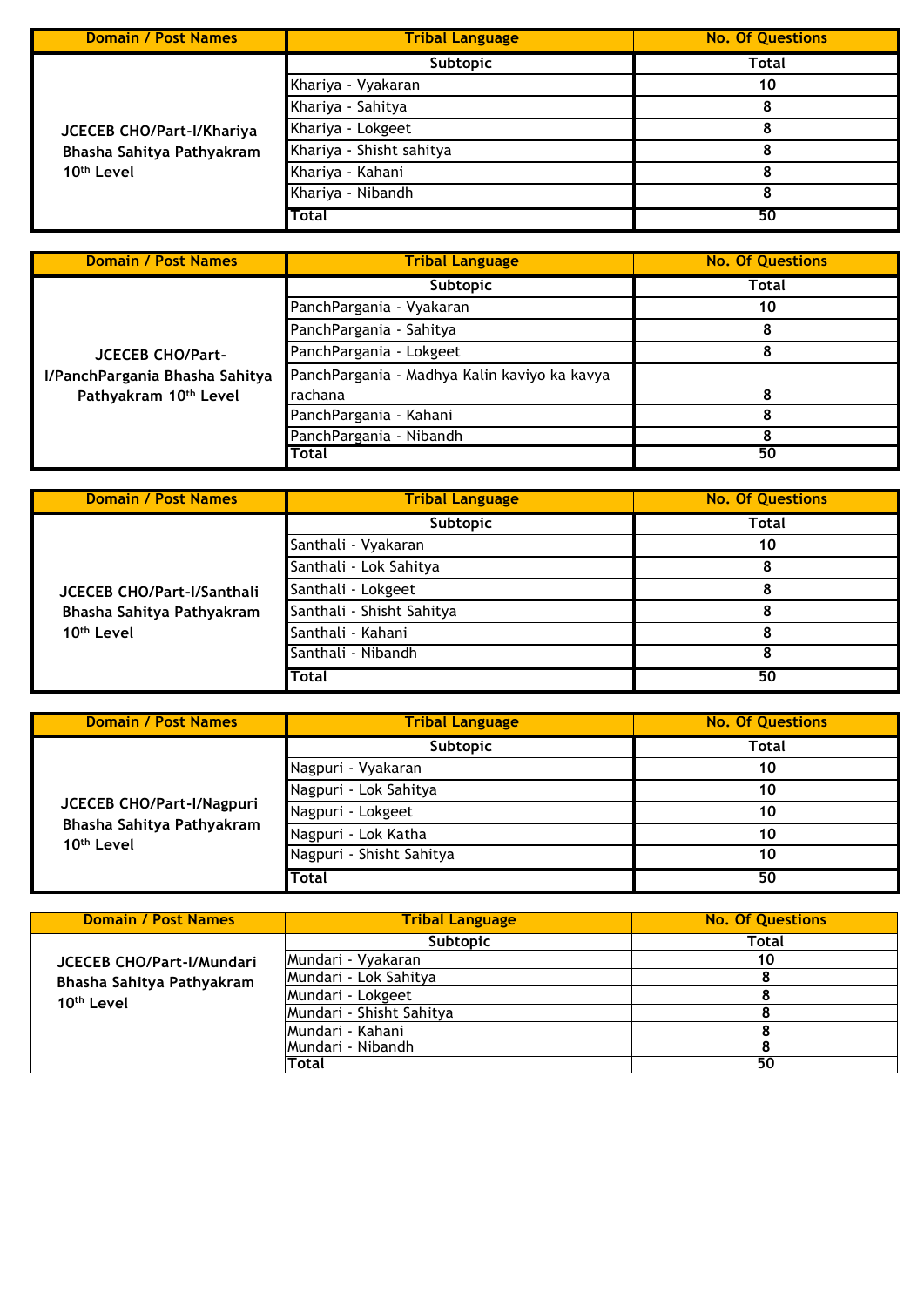| <b>Domain / Post Names</b>                                                             | <b>Tribal Language</b>  | <b>No. Of Questions</b> |
|----------------------------------------------------------------------------------------|-------------------------|-------------------------|
|                                                                                        | Subtopic                | Total                   |
|                                                                                        | Kudukh - Vyakaran       | 10                      |
|                                                                                        | Kudukh - Lok Sahitya    |                         |
| <b>JCECEB CHO/Part-I/Kudukh</b><br>Bhasha Sahitya Pathyakram<br>10 <sup>th</sup> Level | Kudukh - Lokgeet        |                         |
|                                                                                        | Kudukh - Shisht Sahitya |                         |
|                                                                                        | Mundari - Kahani        | Ω                       |
|                                                                                        | Mundari - Nibandh       |                         |
|                                                                                        | Total                   | 50                      |

| <b>Domain / Post Names</b>                          | <b>Regional Language</b> | <b>No. Of Questions</b> |
|-----------------------------------------------------|--------------------------|-------------------------|
| JCECEB CHO/Part-I/Bengali<br>10 <sup>th</sup> Level | Subtopic                 | Total                   |
|                                                     | Prose                    |                         |
|                                                     | Poetry                   |                         |
|                                                     | Drama                    |                         |
|                                                     | Total                    | 50                      |

| <b>Domain / Post Names</b>                        | <b>Regional Language</b>  | <b>No. Of Questions</b> |
|---------------------------------------------------|---------------------------|-------------------------|
| JCECEB CHO/Part-I/Odiya<br>10 <sup>th</sup> Level | Subtopic                  | Total                   |
|                                                   | Bhasha Vibhaag            | 10                      |
|                                                   | Odiya Sahitya'er Itihaash | 10                      |
|                                                   | <b>Golpo Vibhaag</b>      | 10                      |
|                                                   | Ekankika Vibhaag          | 10                      |
|                                                   | Vyakaram Vibhaag          | 10                      |
|                                                   | Total                     | 50                      |

| <b>Domain / Post Names</b>                     | <b>Regional Language</b>            | <b>No. Of Questions</b> |
|------------------------------------------------|-------------------------------------|-------------------------|
| JCECEB CHO/Part-I/Urdu<br>Knowledge 10th Level | Subtopic                            | Total                   |
|                                                | Urdu Literature Prose - I, II & III | 10                      |
|                                                | Poems - I, II & III                 | 10                      |
|                                                | Ashar - I, II & III                 | 10                      |
|                                                | Umraojan Ada                        | 10                      |
|                                                | Grammar - I to VI                   | 10                      |
|                                                | Total                               | 50                      |